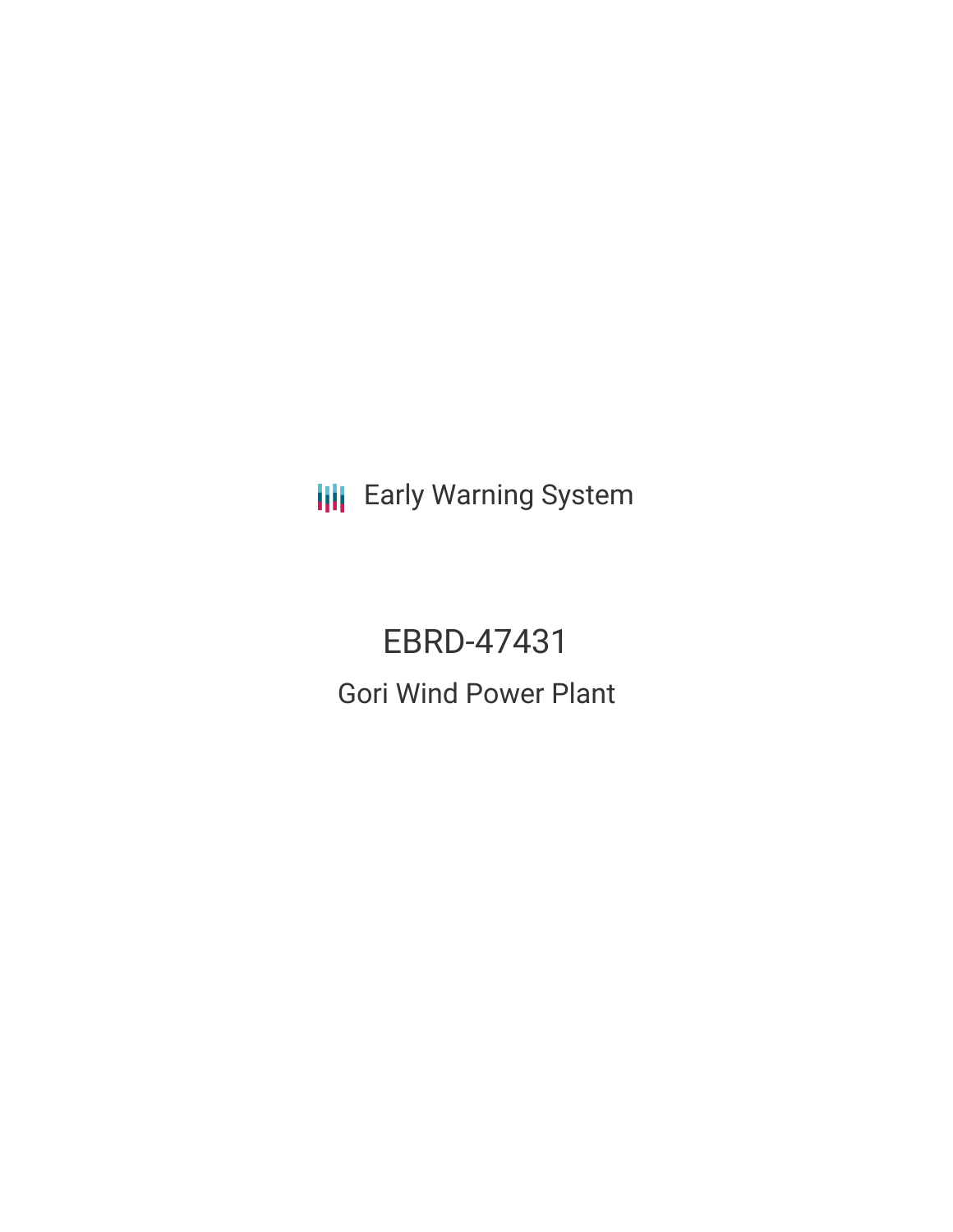

# **Quick Facts**

| <b>Countries</b>               | Georgia                                                 |
|--------------------------------|---------------------------------------------------------|
| <b>Specific Location</b>       | <b>Gori Municipality</b>                                |
| <b>Financial Institutions</b>  | European Bank for Reconstruction and Development (EBRD) |
| <b>Status</b>                  | Approved                                                |
| <b>Bank Risk Rating</b>        | B                                                       |
| <b>Voting Date</b>             | 2015-12-16                                              |
| <b>Borrower</b>                | QARTLI WINDFARM LLC                                     |
| <b>Sectors</b>                 | Energy                                                  |
| <b>Investment Type(s)</b>      | Loan                                                    |
| <b>Investment Amount (USD)</b> | $$12.00$ million                                        |
| <b>Project Cost (USD)</b>      | \$34.30 million                                         |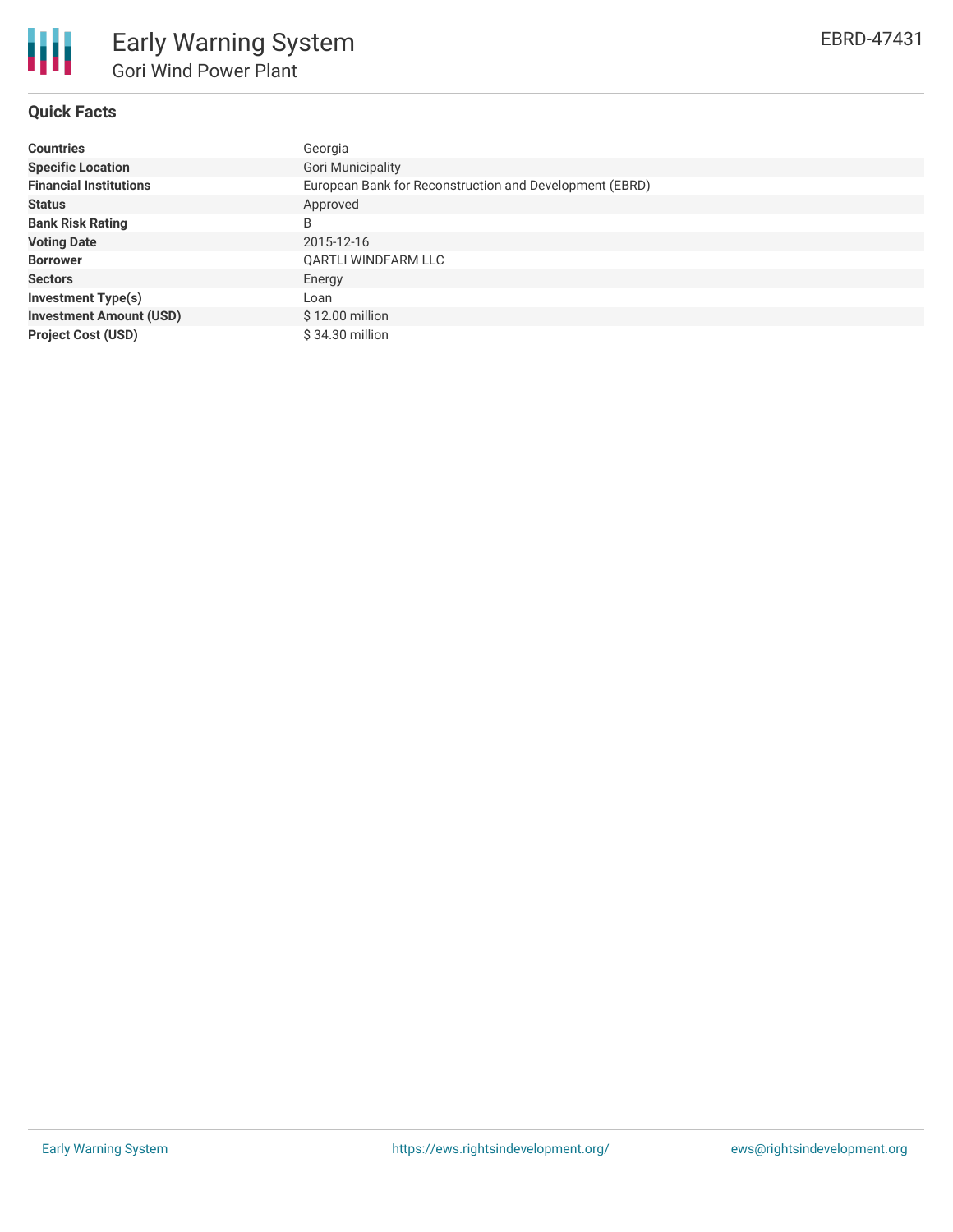

# **Project Description**

This project provides funds to Qartli Windfarm LLC, which is constructing a wind energy project. The funds will go towards the construction of the project.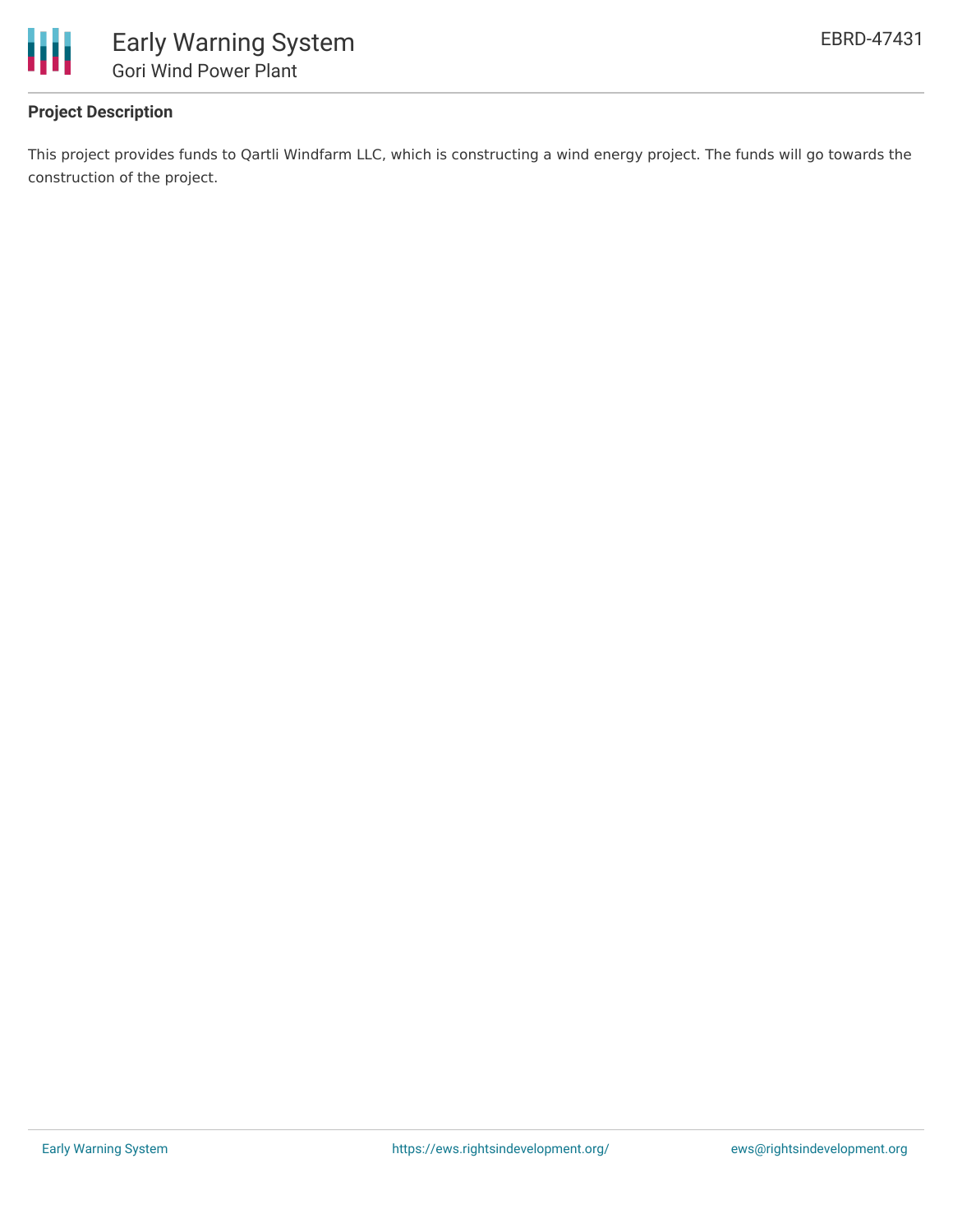

# **Investment Description**

European Bank for Reconstruction and Development (EBRD)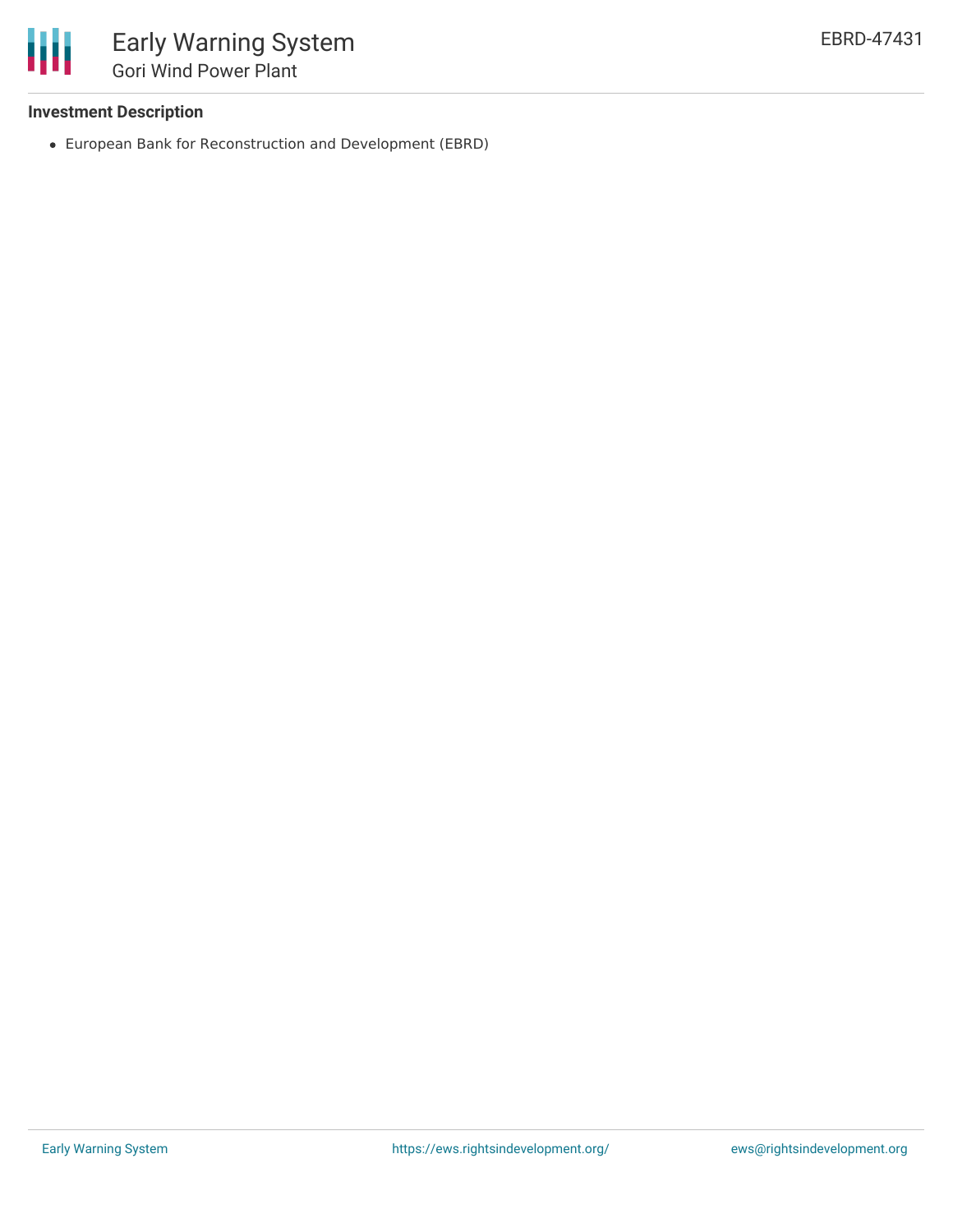### **Contact Information**

Company Contact Information: Tornike Kazarashvili t.kazarashvili@gedf.com.ge +995 599 88 44 24 8. Baratashvili str, 4th floor, 0105, Tbilisi, Georgia

#### ACCOUNTABILITY MECHANISM OF EBRD

The Project Complaint Mechanism (PCM) is the independent complaint mechanism and fact-finding body for people who have been or are likely to be adversely affected by an European Bank for Reconstruction and Development (EBRD)-financed project. If you submit a complaint to the PCM, it may assess compliance with EBRD's own policies and procedures to prevent harm to the environment or communities or it may assist you in resolving the problem that led to the complaint through a dialogue with those implementing the project. Additionally, the PCM has the authority to recommend a project be suspended in the event that harm is imminent. You can contact the PCM at pcm@ebrd.com or you can submit a complaint online using an online form, http://www.ebrd.com/eform/pcm/complaint\_form?language=en. You can learn more about the PCM and how to file a complaint at http://www.ebrd.com/work-with-us/project-finance/project-complaint-mechanism.html.